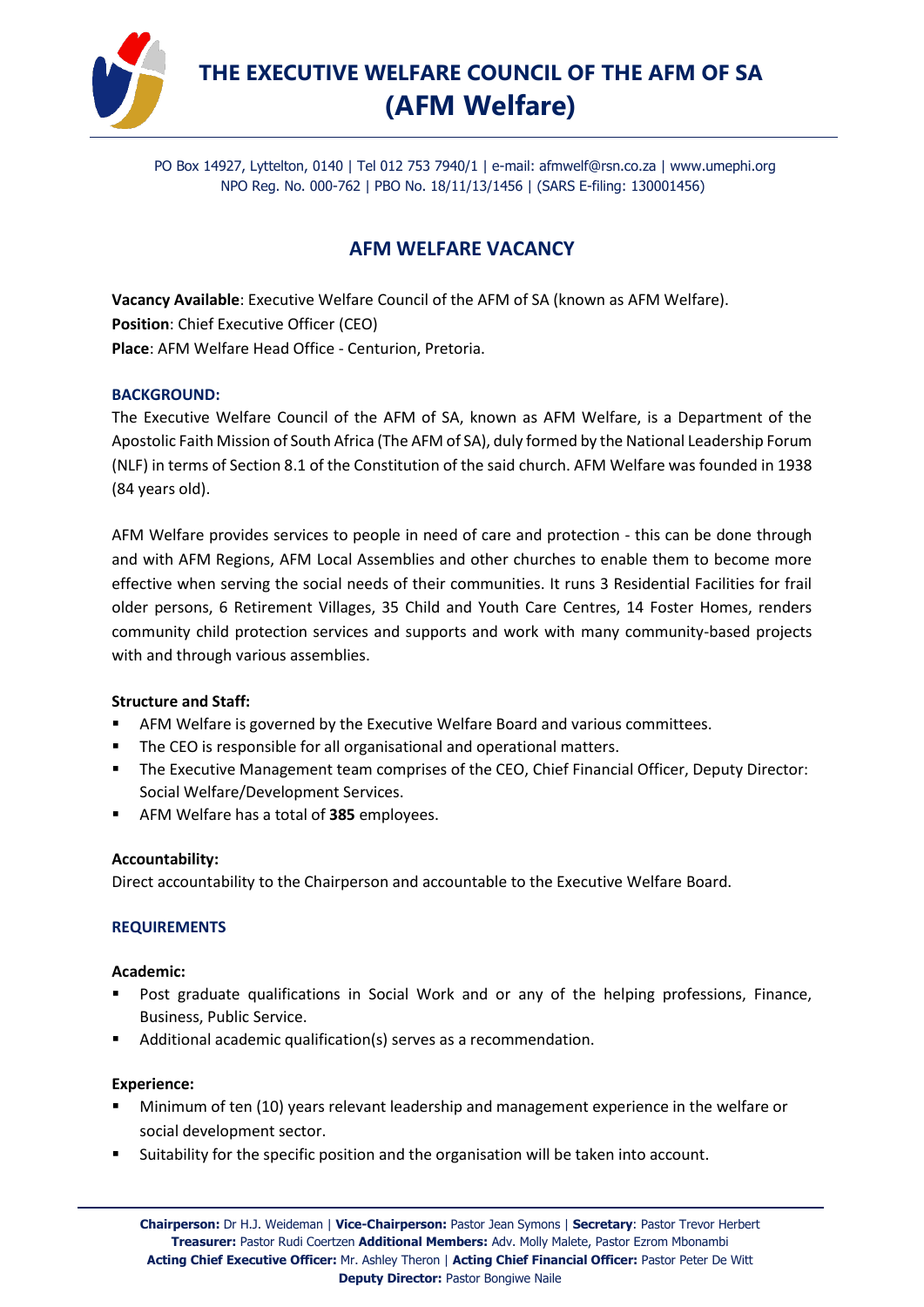# **Other requirements:**

- AFM member in good standing.
- SA Citizen in good health.
- **■** Annual police clearance and verification against the Child Protection Register.
- Trusted advisor/spokesperson/advocate for opinions on welfare matters including the protection of children, older persons and other vulnerable groups.
- A servant-leader who is able to lead and not just manage. A leader who can think strategically but implement tactically.
- Good knowledge and experience in the management of Corporate Services (Human Resources, IT, Transport/Fleet Management, Facility Management, Occupational, Health and Safety; Procurement, etc).
- Knowledgeable about the compliancy requirements in the legal and policy framework for Welfare Organisations and Institutions;
- Knowledgeable about the functioning of the Department of Social Development and all other relevant Government Departments and Structures including Finance, Labour, SARS;
- Experience in good (corporate) governance in the NPO Sector and good knowledge of the King 4 Principles;
- Willingness to travel and good driving skills: driver's license code EB (8).

# **Required attributes and skills:**

- Good judgement and negotiating skills.
- Good fundraising, income development, relationship building, networking and marketing skills and insights including negotiation and persuasion.
- Excellent communicator who is fluent in English with good public speaking skills and writing skills (writing reports, articles, proposals to donors and departments.
- **EXECT** Assertive self-starter who is able to work independently, who is able to make difficult decisions.
- A planner develop a strategic plan and think strategically, but implement tactically.
- A good track record in the development and implementation of strategic, business and operational plans.
- Conflict resolution and risk management skills

# **HIGH LEVEL DUTIES:**

- Provide inspirational and strategic guidance and leadership of the Welfare Department/Ministry of the AFM of SA including management of the executive team.
- **•** The conceptualization, implementation and maintenance of effective welfare services.
- Provide guidance to AFM Welfare Board, NOB and NLF on welfare related processes.
- The development and maintenance of an effective volunteer structure.
- Oversee the financial management and lead the development of effective resources.
- Implement all relevant tasks assigned by the Chairperson, Executive Welfare Board, National Office Bearers and National Leadership Forum.
- **EXP** Drive the implementation, exercise control over and proactively highlight risks relating to the execution of all the Board's strategies and plans.
- Monitor and keeping up to date with the welfare legal and policy frameworks relating to ensure that the work of the organisation is aligned to the requirements of such legislation and policies.